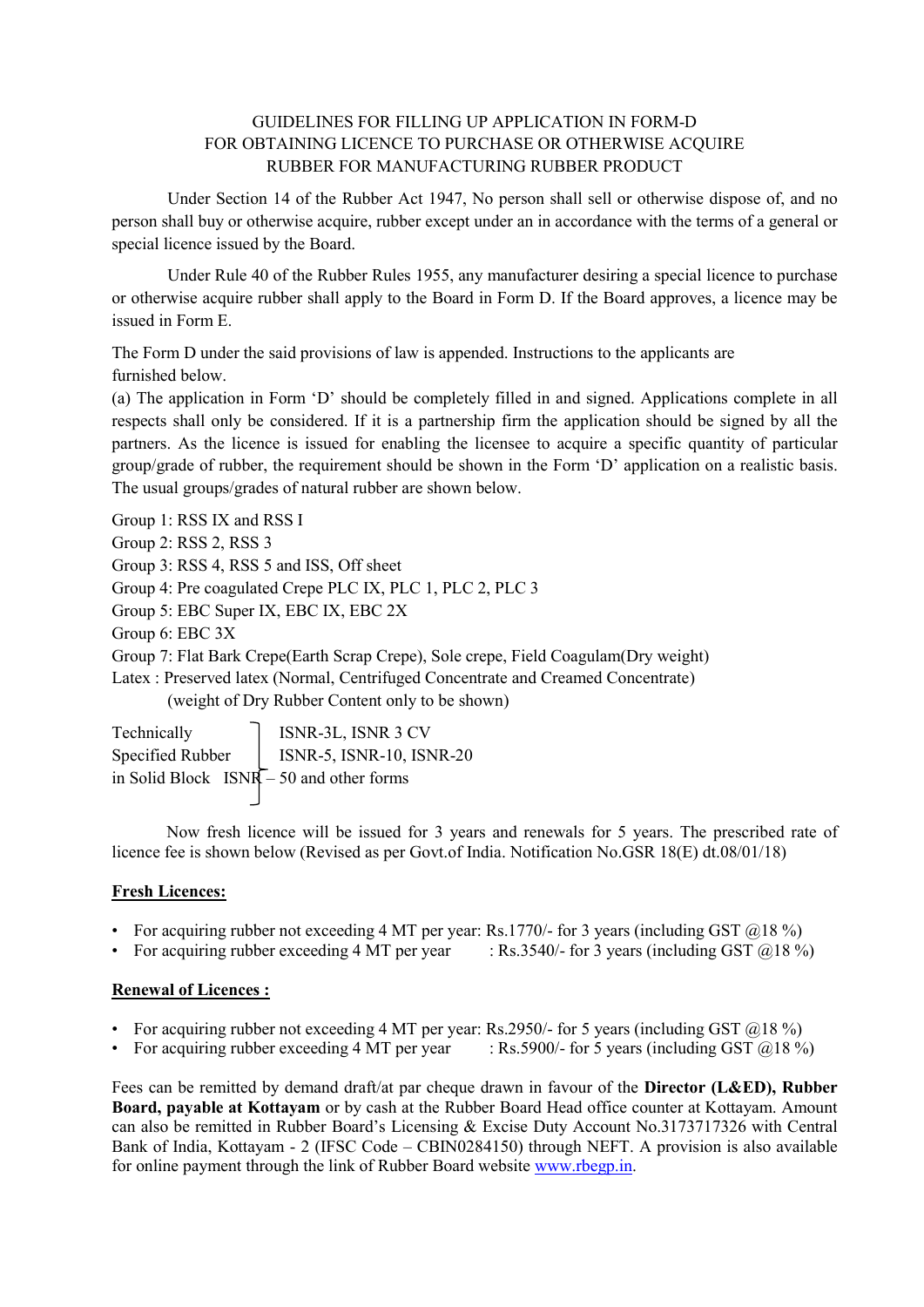(c) The application will be considered only if the up to date returns prescribed under Rule 43 (3) of the Rubber Rules 1955 are submitted and all dues are cleared. Non production of books of accounts/non fulfilling of any requirements of the Board also may delay the process of issue of licence. It is therefore, urged that if any return/payment is due from the applicant, the same shall be cleared with interest if any, and to comply the requirements of the Board without any delay (applicable in the case of existing licensees)

(d) It may please be noted that purchasing/acquiring rubber without having a valid licence issued by the Board is an offence punishable under the Rubber Act in which case both the supplier and buyer would invite penal action. Mere submission of application form for licence and remittance of licence fee to Rubber Board shall not be deemed that the applicant is a valid licence holder unless the licence has been issued by the Board in favour of the applicant. The licence will be issued with prospective effect only after satisfying all formalities as demanded by the Board. So please ensure that licence is issued before expiry of validity of the present licence. Belated filing of application or incomplete application is likely to delay the issue of licence, for which the Board will in no way be held responsible. To avoid such unpleasant situations, applicant shall ensure that all statutory returns /reports and outstanding dues with interest, if any, are cleared.

Application should be submitted online through the Board's website www.rbegp.in and then send a duly signed hard copy of the same to the Dy.Director (ED) in the following address on or before  $30<sup>th</sup>$ November (applicable in the case of existing licensees), as issue of all licences through online is mandatory.

Dy. Director (Excise Duty) Rubber Board, Department of Licensing & Excise Duty, Sub Jail Road, Kottayam, – 686 002, Kerala.

(e) If any licensee does not wish to obtain licence for the subsequent years, the matter shall be intimated to the Board in writing at the earliest. In that case the current licence should also be surrendered. Stoppage of business, dis-continuance of use of natural rubber in the manufacturing process etc., should be reported to the Board in time, failing which the unit will continue to be liable for submission of returns etc., even if the purchase will be 'Nil'.

(f) Please quote the Licence number/ Registration number in all correspondence with the Board.

(g) Other conditions

a. Fill up all the relevant columns and furnish the details clearly.

- b. Enclose copies of all documents wherever necessary.
- c. Do not leave any column blank. Fill up 'NA', if not applicable.
- d. Details such as District, State and Pin Code shall be furnished without fail against item No.3 (c) in the application.
- e. STD Code, Fax No, email address and cell phone number may also furnished, if available.

f. Facility for remitting payment online using internet banking/credit card/debit card services is provided in the website. User registration is not essential for online remittance. The UTR No. received after confirmation of remittance should be quoted/informed. Merely recording a debit in the payer bank account does not ensure credit to payee account as there are chances that the transaction may fail. In case an online remittance was not successful for whatsoever reasons, the same will be automatically refunded to the bank account in a few days. The bank/branch may be contacted in such cases.